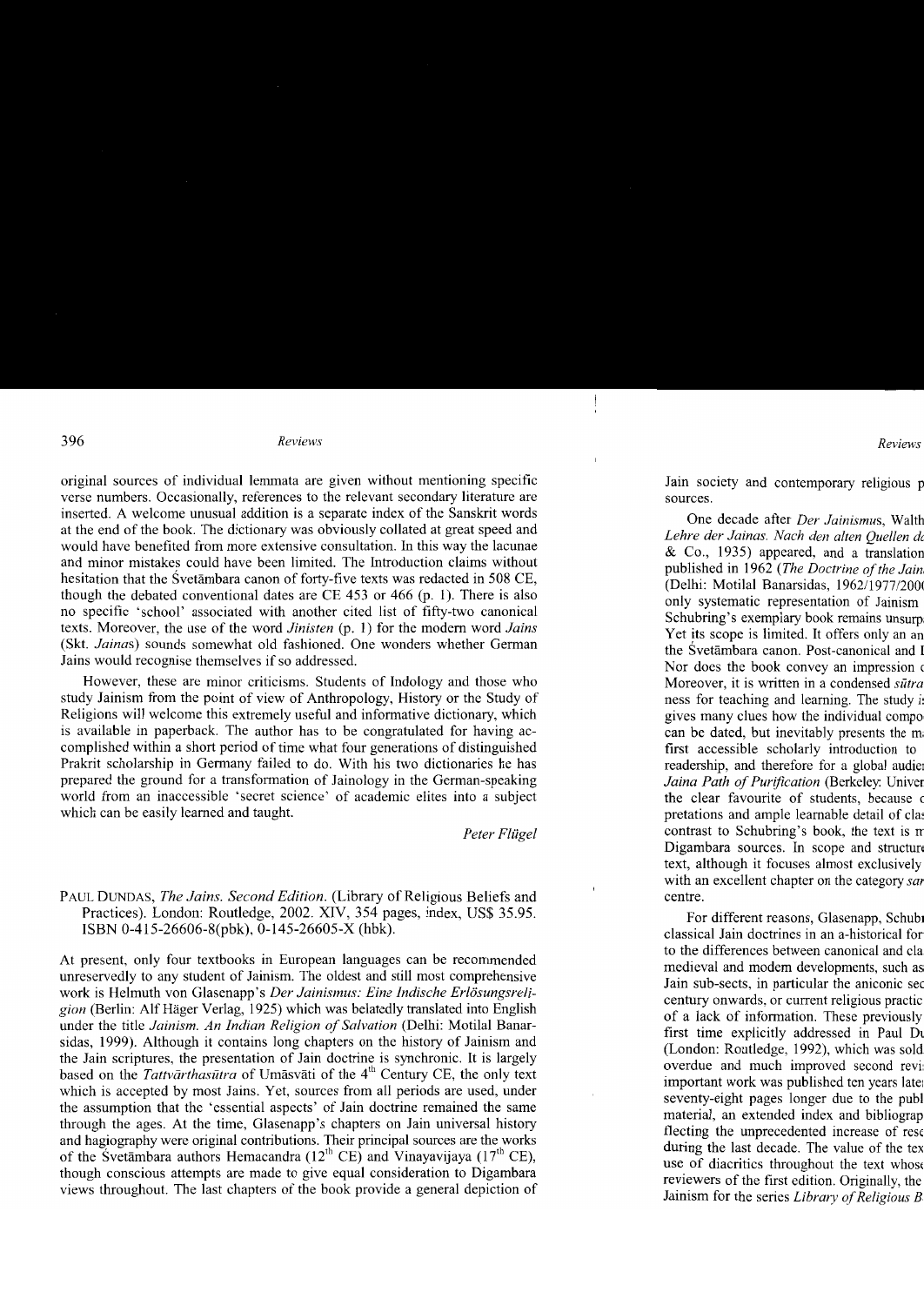Jain society and contemporary religious practice on the basis of secondary sources.

One decade after Der Jainismus, Walther Schubring's modern classic Dje Lehre der Jainas. Nach den alten Quellen dargestellt (Berlin: Walter De Gruyter & Co.. 1935) appeared, and a translation of the revised German text was published in 1962 (The Doctrine of the Jainas. Described after the Old Sources (Delhi: Motilal Banarsidas, 1962/1977/2000). For a long time it remained the only systematic representation of Jainism in English  $-$  its standard portrait. Schubring's exemplary book remains unsurpassed as a work of original research. Yet its scope is limited. It offers only an analytical summary of the contents of the Svetambara canon. Post-canonical and Digambara sources are not covered. Nor does the book convey an impression of contemporary Jain religious life. Moreover, it is written in a condensed *sūtra*-like style which restricts its usefulness for teaching and learning. The study is not a-historical *per se*. Schubring gives many clues how the individual components of the canonical compilations can be dated. but inevitably presents the material as a synchronic totality. The first accessible scholarly introduction to Jainism for the English speaking readership, and therefore for a global audience, was Padmanabh S. Jaini's The Jaina Path of Purfication (Berkeley: University of California Press, 1979). It is the clear favourite of students, because of its lucid style, insightful interpretations and ample learnable detail of classical Jain soteriology and ritual. In contrast to Schubring's book, the text is mainly based on post-canonical and Digambara sources. In scope and structure the work resembles Glasenapp's text, although it focuses almost exclusively on Jain ethics and ascetic practice, with an excellent chapter on the category *samvak-darsana*, or right insight, at its centre.

For different reasons, Glasenapp, Schubring and Jaini present canonical and classical Jain doctrines in an a-historical fbrm. Not much consideration is given to the differences between canonical and classical Jainism. nor to post-classical, medieval and modem developments, such as the emergence of the contemporary Jain sub-sects, in particular the aniconic sectarian Jain traditions, from the  $11<sup>th</sup>$ century onwards, or current religious practices, which are only hinted at because of a lack of information. These previously unresearched aspects were for the first time explicitly addressed in Paul Dundas' admirable study The Jains (London: Routledge. 1992), which was sold out within a few months. The long overdue and much improved second revised and expanded edition of this important work was published ten years later. Though structurally identical, it is seventy-eight pages longer due to the publisher's use of a larger font, added material, an extended index and bibliography, as well as expanded notes, reflecting the unprecedented increase of research on this once obscure subject during the last decade. The value of the text has been further enhanced by the use of diacritics throughout the text whose omission was much lamented by reviewers of the first edition. Originally, the work was conceived as a primer on Jainism for the series Library of Religious Beliefs and Practices (edited by John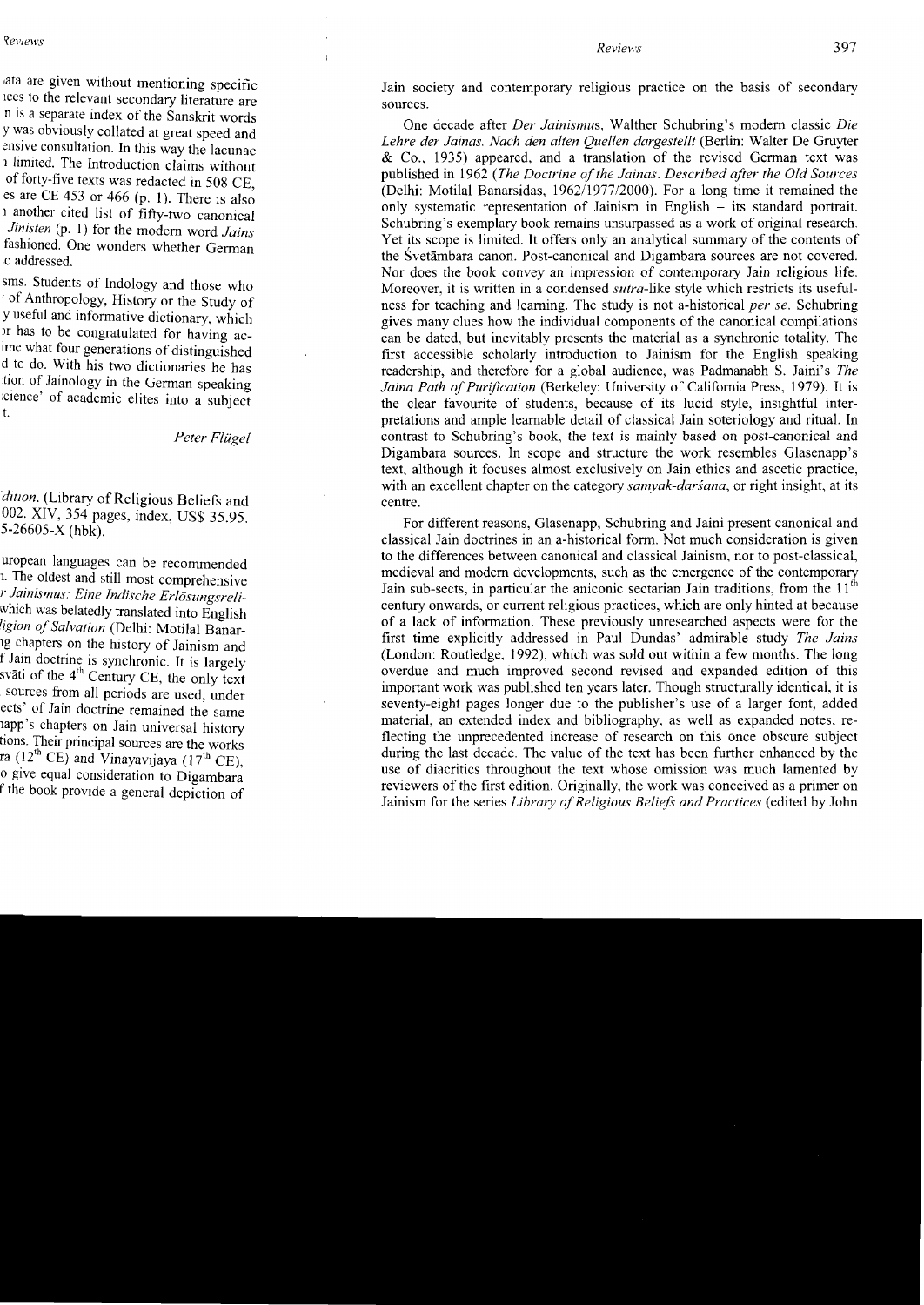Hinnells and Ninian Smart) which produces scholarly introductions to the religions of the world. Yet, as in the case of Glasenapp, Schubring and Jaini, Dundas' book is not really a text for the beginner (as seven years of undergraduate teaching of Jainism taught the present writer). It is rather a commented summary of the state of the art in Jain Studies, drawing on both textual and ethnographic sources. which became increasingly available since 1985, while contextualising the relevance of recent findings within the wider academic discourse on South Asian religion, culture and society. The style of the well wrir ten book is discursive rather than encyclopaedic or matter of fact. Specialists and students alike are invited to deliberate with the author over the numerous points of detail of Jain history and culture which remain obscure, and many, now updated, sections contain nuggets of original research or reflect the author's extensive publications in this field.

An important aspect of the book which has not been sufficiently appreciated by reviewers of the first edition such as K.R. Norman (Modern Asian Studies  $29, 2$  (1995): 439–441), perhaps because it is too obvious, is the shift from Jainism to Jains in the title of the book, which signals a conscious move away from the over-reliance on texts and doctrines towards the study of the agents of religious history. Dundas does not attempt 'to give an ethnographic account of Jainism' (p. 11). But his style of writing history adopts the outlook and results of the new field studies and integrates them with the classical Indological approach befitting a professional Sanskritist. Rather than textual ideals, questions of practice and identity of 'individuals, monks and nuns, laymen and laywomen, who would down through the centuries describe themselves and their rnode of life as Jain' (p. 3) move into the foreground. Who are the Jains? Dundas starts with the modern Sanskrit dictionaries and defines the Jains (Sanskrit Jaina) as the followers of the *Jinas*, the spiritual conquerors, such as Mahavira, the last prophet of the Jains: 'The Jains are at the most basic level those who credit these spiritual conquerors with total authority and act according to their teaching of the Three Jewels, namely, right knowledge, right faith and right conduct'  $(p, 3)$ . This definition alludes to the first aphorism of the *Tattvārthasutra* which lists the three principal means of salvation. The problem is that most lay Jains, the *svāvakas* or listeners whose historical role Dundas' book strives to reassess, are unable to live up to this high ideal and would not qualify as category members. Proper knowledge and proper practice are difficult to attain at the best of times even for faithful ascetics. Dundas points out that it is 'not clear when the term "Jain" was first employed to designate an adherent of a specific religious path', but speculates that'it was probably in use by the early centuries of the common era', 'it was no doubt the gradual emergence of a self-aware laity supporting the bondless ascetic which led to "Jain" eventually becoming current for both the teachings of the religion and those who followed them'  $(p, 3f)$ . This may, however, not have happened before the 17<sup>th</sup> century, becoming widespread only in the  $19<sup>th</sup>$  and  $20<sup>th</sup>$  centuries. There is no clear evidence for earlier uses of the word *Jaina* in the sense of 'followers of the Jinas' to date. On the other hand,